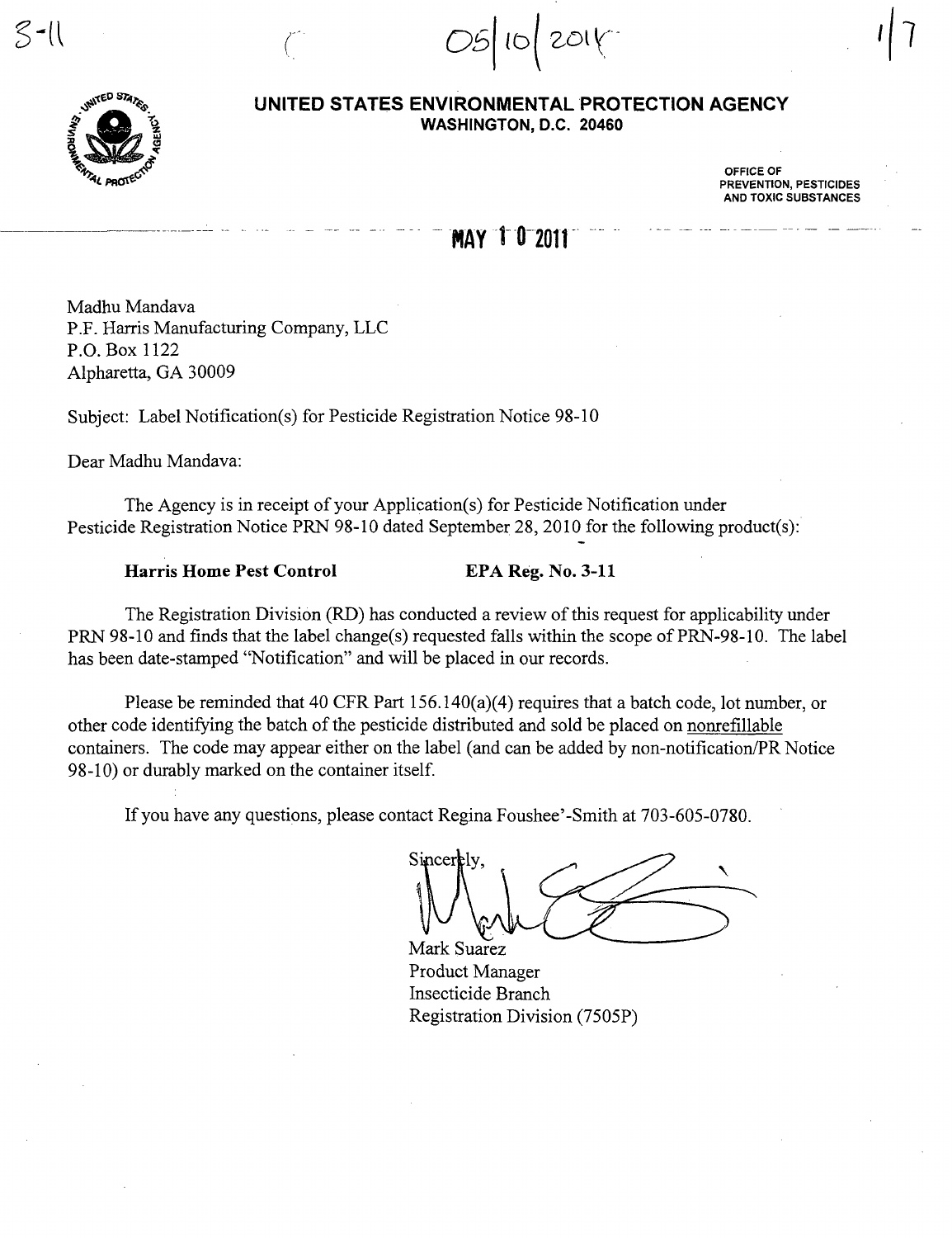| Please read instructions on reverse before con.<br>ang form.<br><b>United States</b><br><b><i><u></u></i></b> CEPA<br><b>Environmental Protection Agency</b><br>Washington, DC 20460                                                                                                                                                                                                                                                                                                                                                                                                                                                                                                                                                                                                                                                                                                                                                                                                               |                                                                |                                                                                                                                                                                                                      |                                                                                         | <b>Form Approve</b>                                                    |  | <b>Registration</b><br><b>Amendment</b><br><b>Other</b>                              |                | OMB No. 2070-0060. Approval expires 2-28-95<br><b>OPP Identifier Number</b> |
|----------------------------------------------------------------------------------------------------------------------------------------------------------------------------------------------------------------------------------------------------------------------------------------------------------------------------------------------------------------------------------------------------------------------------------------------------------------------------------------------------------------------------------------------------------------------------------------------------------------------------------------------------------------------------------------------------------------------------------------------------------------------------------------------------------------------------------------------------------------------------------------------------------------------------------------------------------------------------------------------------|----------------------------------------------------------------|----------------------------------------------------------------------------------------------------------------------------------------------------------------------------------------------------------------------|-----------------------------------------------------------------------------------------|------------------------------------------------------------------------|--|--------------------------------------------------------------------------------------|----------------|-----------------------------------------------------------------------------|
|                                                                                                                                                                                                                                                                                                                                                                                                                                                                                                                                                                                                                                                                                                                                                                                                                                                                                                                                                                                                    |                                                                |                                                                                                                                                                                                                      | <b>Application for Pesticide - Section I</b>                                            |                                                                        |  |                                                                                      |                |                                                                             |
| 1. Company/Product Number<br>$3 - 11$                                                                                                                                                                                                                                                                                                                                                                                                                                                                                                                                                                                                                                                                                                                                                                                                                                                                                                                                                              |                                                                |                                                                                                                                                                                                                      |                                                                                         | 2. EPA Product Manager<br><b>Richard Gebken</b>                        |  | 3. Proposed Classification<br>None<br>Restricted                                     |                |                                                                             |
| 4. Company/Product (Name)<br><b>Harris Home Pest Control</b>                                                                                                                                                                                                                                                                                                                                                                                                                                                                                                                                                                                                                                                                                                                                                                                                                                                                                                                                       |                                                                |                                                                                                                                                                                                                      | PM#<br>70                                                                               |                                                                        |  |                                                                                      |                |                                                                             |
| 5. Name and Address of Applicant (Include ZIP Code)<br>P.F. Harris Manufacturing Company, LLC.<br>P.O. Box 1122<br>Alpharetta, GA 30009<br>Check if this is a new address                                                                                                                                                                                                                                                                                                                                                                                                                                                                                                                                                                                                                                                                                                                                                                                                                          | to:                                                            | 6. Expedited Reveiw. In accordance with FIFRA Section 3(c)(3)<br>(b)(i), my product is similar or identical in composition and labeling<br><b>NOTIFICATION</b><br>EPA Reg. No.<br>MAY 10 2011<br><b>Product Name</b> |                                                                                         |                                                                        |  |                                                                                      |                |                                                                             |
|                                                                                                                                                                                                                                                                                                                                                                                                                                                                                                                                                                                                                                                                                                                                                                                                                                                                                                                                                                                                    |                                                                |                                                                                                                                                                                                                      | <b>Section - II</b>                                                                     |                                                                        |  |                                                                                      |                |                                                                             |
| Resubmission in response to Agency letter dated،<br>Notification Explain below.<br>Explanation: Use additional page(s) if necessary. (For section I and Section II.)<br>1) Notification Per Notice 98-10 to add pests "Box Elder Bugs", "Stink Bugs", "Asian Lady Beetles" & Per PR Notice 2008-1 to update Environmental Hazards<br>statements. "This notification is consistent with the provisions of PR Notice 98-10 & PR Notice 2008-1 and EPA regulations at 40 CFR 152.46, and no other<br>changes have been made to the labeling or the confidential statement of formula of this product. I understand that it is a violation of 18 U.S.C. Sec. 1001 to<br>willfully make any false statement to EPA. I further understand that if this notification is not consistent with the terms of PR Notice 98-10 and 40 CFR 152.46,<br>this product may be in violation of FIFRA and I may be subject to enforcement action and penalties under sections 12 and 14 of FIFRA."2) Please direct all |                                                                |                                                                                                                                                                                                                      |                                                                                         | Agency letter dated<br>"Me Too" Application.<br>Other - Explain below. |  |                                                                                      |                |                                                                             |
| correspondence to: Mandava Associates, LLC; 6860 N Dallas Parkway Suite 200 Plano, TX, 75024 Phone: 972-265-7924 E-mail: madhu@mandava.com,                                                                                                                                                                                                                                                                                                                                                                                                                                                                                                                                                                                                                                                                                                                                                                                                                                                        |                                                                |                                                                                                                                                                                                                      |                                                                                         |                                                                        |  |                                                                                      |                |                                                                             |
| 1. Material This Product Will Be Packaged In:                                                                                                                                                                                                                                                                                                                                                                                                                                                                                                                                                                                                                                                                                                                                                                                                                                                                                                                                                      |                                                                |                                                                                                                                                                                                                      | <b>Section - III</b>                                                                    |                                                                        |  |                                                                                      |                |                                                                             |
| <b>Child-Resistant Packaging</b><br>Yes<br>No<br><b>Certification must</b><br>be submitted                                                                                                                                                                                                                                                                                                                                                                                                                                                                                                                                                                                                                                                                                                                                                                                                                                                                                                         | Unit Packaging<br>Yes<br>No<br>If "Yes"<br>Unit Packaging wgt. | No. per<br>container                                                                                                                                                                                                 | Water Soluble Packaging<br>Yes<br>No<br>If "Yes"<br>No. per<br>Package wgt<br>container |                                                                        |  | 2. Type of Container<br>Metal<br><b>Plastic</b><br>Glass<br>Paper<br>Other (Specify) |                |                                                                             |
| 4. Size(s) Retail Container<br>3. Location of Net Contents Information                                                                                                                                                                                                                                                                                                                                                                                                                                                                                                                                                                                                                                                                                                                                                                                                                                                                                                                             |                                                                |                                                                                                                                                                                                                      |                                                                                         | 5. Location of Label Directions                                        |  |                                                                                      |                |                                                                             |
| Container<br>Label<br>6. Manner in Which Label is Affixed to Product<br>Lithograph                                                                                                                                                                                                                                                                                                                                                                                                                                                                                                                                                                                                                                                                                                                                                                                                                                                                                                                 |                                                                |                                                                                                                                                                                                                      | Paper glued<br>Stenciled                                                                | Other                                                                  |  |                                                                                      | C C C C<br>CCC |                                                                             |
|                                                                                                                                                                                                                                                                                                                                                                                                                                                                                                                                                                                                                                                                                                                                                                                                                                                                                                                                                                                                    |                                                                |                                                                                                                                                                                                                      | <b>Section - IV</b>                                                                     |                                                                        |  |                                                                                      |                | じしし                                                                         |
| 1. Contact Point (Complete items directly below for identification of individual to be contacted, if necessary, to process this application.)<br>Name<br>Madhu Mandava                                                                                                                                                                                                                                                                                                                                                                                                                                                                                                                                                                                                                                                                                                                                                                                                                             |                                                                |                                                                                                                                                                                                                      | Title<br>Agent for P.F. Harris, LLC.                                                    |                                                                        |  |                                                                                      |                | Telephone No. (Include Area Cede)<br>$(972)$ 265-7924 $\frac{1}{2}$         |
| I certify that the statements I have made on this form and all attachments thereto are true, accurate and complete.<br>I acknowledge that any knowlinglly false or misleading statement may be punishable by fine or imprisonment or<br>both under applicable law.                                                                                                                                                                                                                                                                                                                                                                                                                                                                                                                                                                                                                                                                                                                                 |                                                                | <b>Certification</b>                                                                                                                                                                                                 |                                                                                         |                                                                        |  |                                                                                      |                | しじしじし<br>6. Date Application Cont<br>Haceived<br>(Stamped)<br>tititi        |
| 2. Signature<br>Wunder                                                                                                                                                                                                                                                                                                                                                                                                                                                                                                                                                                                                                                                                                                                                                                                                                                                                                                                                                                             | 3. Title                                                       | Agent for P.F. Harris, LLC.                                                                                                                                                                                          |                                                                                         |                                                                        |  |                                                                                      |                |                                                                             |
| 5. Date<br>4. Typed Name<br>Madhu Mandava                                                                                                                                                                                                                                                                                                                                                                                                                                                                                                                                                                                                                                                                                                                                                                                                                                                                                                                                                          |                                                                |                                                                                                                                                                                                                      |                                                                                         | 9-28-2010                                                              |  |                                                                                      |                |                                                                             |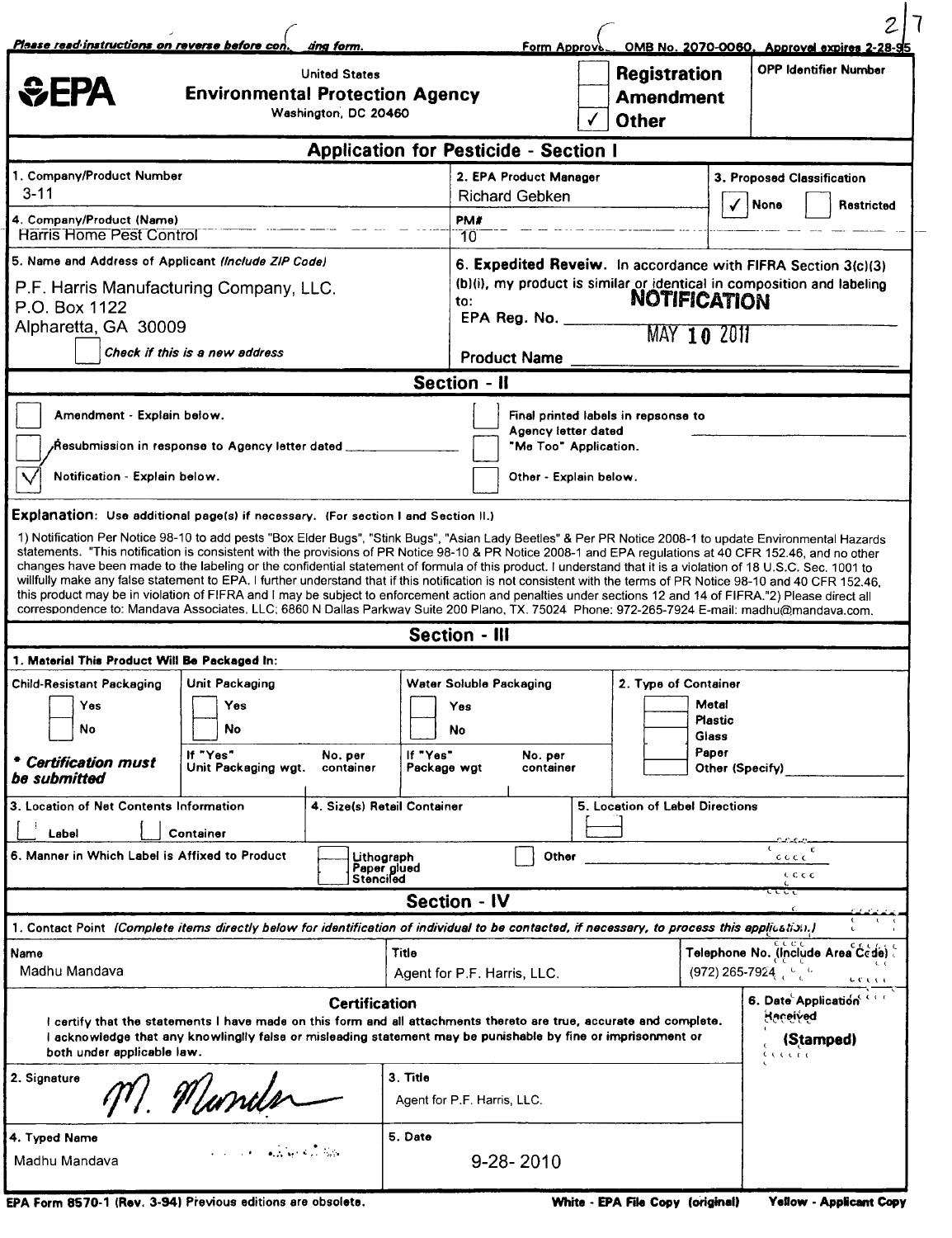## MANDA VA **ASSOCIATES, LLC**

 $\epsilon$  contracts to  $\epsilon$  contracts to  $\epsilon$ 

CONSUL TANTS IN SCIENCE. TECHNOLOGY AND REGULATORY AFFAIRS 6860 N Dallas Parkway, Suite 200, Plano, TX 75024 Telephone: (972) 265-7924/ Fax: (972)-265-7942/ E-MAIL: Madhu@Mandava.com / www.Mandava.com Via Federal Express

September 28, 2010

Document Processing Desk (NOTIF) Office of Pesticide Programs (7504P) U.S. Environmental Protection Agency Room S-4900, One Potomac Yard 2777 South Crystal Drive Arlington, VA 22202-4501

Attention: Richard Gebken Insecticide Division PM Team 10

Subject: P.F. Harris Manufacturing Company, LLC. P.F. Harris Manufacturing Company, LLC., EPA Registration No. 3-11 Harris Home Pest Control Notification per PR-Notice 98-10 to add pests "Asian Lady Beetles", "Box Elder Bugs" , "Stink Bugs" and update Environmental Hazards Statements per PR Notice 2008-1.

Dear Mr. Gebken:

On behalf of P.F. Harris Manufacturing Company, LLC, enclosed please find the notification per PR-Notice 98-10 to add pests "Asian Lady Beetles", "Box Elder Bugs", "Stink Bugs" and update Environmental Hazards statements per PR-Notice 2008-1.

 $\epsilon$  d.c. i.

 $\epsilon$ 

 $3893.657$ 

l l L l t.

,<br>Geocolo  $\frac{\epsilon}{\epsilon}$ 

ι ι

 $\overline{\mathbf{c}}$  (  $\overline{\mathbf{c}}$  ) (  $\overline{\mathbf{c}}$  )

l. (( ( <. (

t. l <. II , l l l l l<br>L l l l l<br>L l l l l

 $\begin{array}{cccc} \epsilon & \epsilon & \epsilon & \epsilon & \epsilon \ \epsilon & \epsilon & \epsilon & \epsilon \ \epsilon & \epsilon & \epsilon & \epsilon \end{array}$ 

Included with this submission please find the following:

- 1. Application for Pesticide Registration Notification (EPA Form 8570-1)<br>2. Two Copies of Proposed Label Notification with Changes Clearly Marked
- Two Copies of Proposed Label Notification with Changes Clearly Marked *force*
- 3. One Copy of Previously Approved Label

If you should have any questions, please contact me at  $972-265-7924$ .

Sincerely Yours,

 $M$ .  $Mh$ 

Madhu Mandava Agent for P.F. Harris Manufacturing Company, LLC.

Enclosure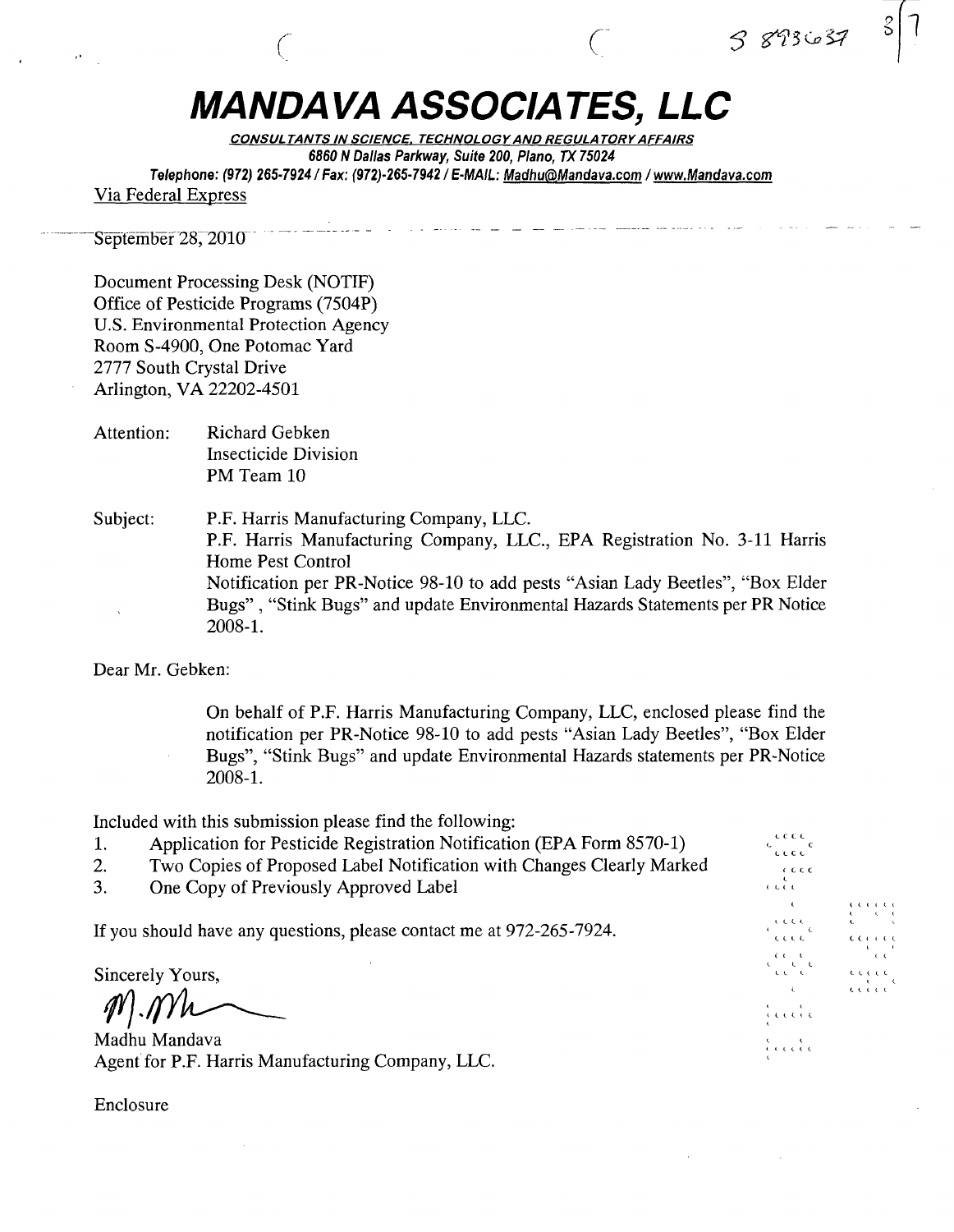# . The contract of  $C$  is a contract of  $C$ **Harris Home Pest Control**

[ABN's: -RED BUG KILLER - ANT KILLER - FLEA & TICK KILLER - ROACK KILLER - FLY KILLER -SPIDER KILLER - BOX ELDER & ASIAN LADY BEETLE KILLER]

| [• For Indoor And Outdoor Use                                                                     | <b>NOTIFICATION</b>                                                         |  |  |  |  |
|---------------------------------------------------------------------------------------------------|-----------------------------------------------------------------------------|--|--|--|--|
| • Ready-To-Use                                                                                    |                                                                             |  |  |  |  |
| $\bullet$ Easy-To-Use                                                                             | <b>MAY 10 2011</b>                                                          |  |  |  |  |
| • Water-Based                                                                                     |                                                                             |  |  |  |  |
| • Kills On Contact                                                                                |                                                                             |  |  |  |  |
| • Kills Fast                                                                                      |                                                                             |  |  |  |  |
| • Long-Lasting                                                                                    |                                                                             |  |  |  |  |
| • Keeps Killing Carpenter Ants For Ups To 4 Months [16 Weeks] When Applied To Non-Porous Surfaces |                                                                             |  |  |  |  |
| • Keeps Killing Pharaoh Ants, Crazy Ants And Fire Ants For Up To 1 Week                           |                                                                             |  |  |  |  |
| • Keeps Killing German Cockroaches For Up To 12 Months [1 Year, 52 Weeks]                         |                                                                             |  |  |  |  |
| • Kills Fleas                                                                                     |                                                                             |  |  |  |  |
| • Kills Mosquitoes                                                                                |                                                                             |  |  |  |  |
| • Keeps Killing Flies For Up To 5 Months [20 Weeks]                                               |                                                                             |  |  |  |  |
| • Odorless                                                                                        |                                                                             |  |  |  |  |
| • Non-Staining                                                                                    |                                                                             |  |  |  |  |
| • No Oily [Greasy] Residue                                                                        |                                                                             |  |  |  |  |
| • For Use In And Around Horse Stables                                                             |                                                                             |  |  |  |  |
| • Keeps Killing Stable Flies For Up To 18 Weeks [4.5 Months, 135 Days]                            |                                                                             |  |  |  |  |
| • For Use On House Plants                                                                         |                                                                             |  |  |  |  |
| • For Use On Ornamental Plants                                                                    |                                                                             |  |  |  |  |
| • Kills Fleas & Ticks                                                                             |                                                                             |  |  |  |  |
| • Kills Home Invading Pests                                                                       |                                                                             |  |  |  |  |
| • Kills Spiders, Centipedes And Scorpions                                                         | e nicio                                                                     |  |  |  |  |
| • Kills Roaches, Ants And Fleas On Contact                                                        | crcc                                                                        |  |  |  |  |
| • Kills Pantry Pests                                                                              | ττει<br>c.e.c.                                                              |  |  |  |  |
| • Kills Plant Pests                                                                               |                                                                             |  |  |  |  |
| • Kills Aphids, Mealy Bugs, Lace Bugs, Thrips, Leafminers And Mites                               | ε<br>$\mathbf{C} = \mathbf{C} \cdot \mathbf{C}$<br>cccc                     |  |  |  |  |
| • Kills Spider Mites                                                                              | $0 \leq C \leq$                                                             |  |  |  |  |
| • Kills Japanese Beetles                                                                          | $k \in r_{i_1} \cap r_{i_2}$<br><b>C</b><br>CG €.                           |  |  |  |  |
| • Also Controls Carpenter Ants & Carpenter Bees                                                   | $\epsilon$<br>$\epsilon \epsilon \epsilon$<br>$E \in C \subset \mathbb{R}$  |  |  |  |  |
| • Controls Ticks That May Carry Lyme Disease                                                      | $\frac{1}{\kappa} \frac{1}{\kappa} \frac{1}{\kappa} \frac{1}{\kappa}$<br>¢. |  |  |  |  |
| <b>.Kills Asian Lady Beetle</b>                                                                   | $\epsilon$                                                                  |  |  |  |  |
| · Kills Box Elder                                                                                 | $\iota$ c c c c                                                             |  |  |  |  |
| · Kills Stink Bugs                                                                                | $\epsilon$ c c c c                                                          |  |  |  |  |
|                                                                                                   |                                                                             |  |  |  |  |

| <b>ACTIVE INGREDIENT:</b>                                                     |         |
|-------------------------------------------------------------------------------|---------|
| Deltamethrin $\ldots \ldots \ldots \ldots \ldots \ldots \ldots \ldots 0.03\%$ |         |
| <b>OTHER INGREDIENTS:</b> 99.97%                                              |         |
|                                                                               | 100.00% |

PRECAUCION AL USUARIO: Si usted no lee ingles, no use este producto hasta que la etiqueta le haya sido explicado ampliamente.

(TO THE USER: If you cannot read English, do not use this product until the label has been fully explained to you.)

EPA REG. NO.: 3 - 11

EPA EST. NO.: SOS91-GA-l

## KEEP OUT OF REACH OF CHILDREN **CAUTION**

See Side Panel for Additional Precautions

*NETCONTENTS:* 32 *oz.* 

In case of Medical emergencies or health and safety inquiries or in case of fire, leaking or damaged containers, information may be obtained by calling 1-877-315-9819.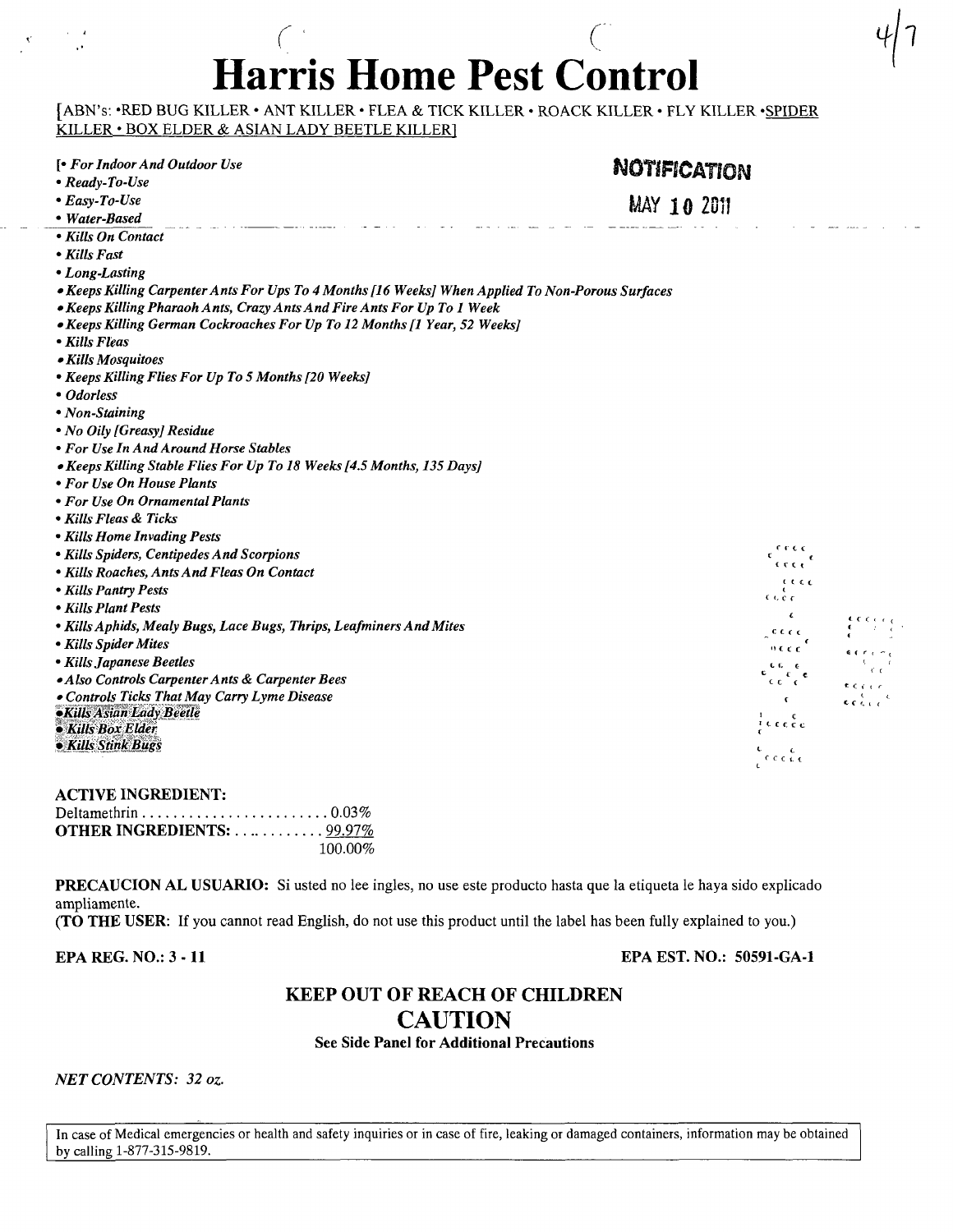## PRECAUTIONARY STATEMENTS Hazards To Humans & Domestic Animals

 $\zeta$  and  $\zeta$ 

#### **CAUTION**

"

Contact with product may result in transient tingling and reddening of the skin. Avoid contact with skin or clothing. Wash thoroughly with soap and water after handling and before eating, drinking, chewing gum, or using tobacco.

## Environmental Hazards

This product is extremely toxic to fish and aquatic invertebrates. To protect the environment, do not allow pesticide to enter or run off into storm drains, drainage ditches, gutters or surface waters. Applying this product in calm weather when rain is not predicted for the next 24 hours will help to ensure that wind or rain does not blow or wash pesticide off the treatment area. This product is highly toxic to bees exposed to direct treatment or residues on looming corps or weeds. Do not apply this product or allow it to drift to blooming corps or weeds if bees are visiting the treatment area.

## Physical or Chemical Hazards

Do not apply this product in or on electrical equipment due to possibility of shock hazard.

## DIRECTIONS FOR USE

It is a violation of Federal law to use this product in a manner inconsistent with its labeling.

General Information: Hold container upright. Do not spray up into air. Apply to surfaces only as a spot and crack & crevice treatment. [Turn sprayer nozzle to "on" position.] Hold approximately 12 inches from surface to be sprayed. Squeeze trigger to spray until surface is slightly moist but not to the point of runoff. Over application may cause damage. Test in an inconspicuous area before applying.

Do not allow children or pets to contact treated surfaces until spray has dried.

Harris Ant and Roach Spray's long-lasting action keeps on killing *German Cockroaches* for up to 12 months [1 year] and *Flies* for up to 150 days [20 weeks; 5 months] after you spray. More frequent applications may be necessary on concrete surfaces. Check these areas in 4 weeks and retreat if insect activity continues. Contact kill gives you immediate results when spraying insects directly, while residual activity kills insects when they return to treated areas.

Harris Ant and Roach Spray is intended to be used in and around residences and their immediate surroundings such as (but not limited to): apartments, atriums, attics, automobiles, basements, bathrooms, boats, cabins, campers, carports, cat sleeping quarters, clothes storage, condominiums, decks, dens, driveways, garages, gazebos, homes, kitchens, lanais, living rooms, parlors, patios, pet sleeping areas, play rooms, porches, recreational vehicles, rooms, solariums, storage areas, sun rooms, utility rooms and verandas. Do not use in commercial food handling establishments, restaurants or other places where food is commercially prepared or processed.

#### INDOORS:

*Cockroaches (Including Adult AndlmmatureStages Of Both Non-Resistant And Organophosphate And Carbamate Resistant Strains), Ants,* §fll(j~~~@yipl~il€§J llQ~~[jilrliJyg'f} \$1ibMi1~g~, *Centipedes, Crickets, Dermestids, Firebrats, Fleas, Palmetto Bugs, SilverfISh, Sowbugs, Ticks* and *Waterbugs:* Apply as a spot and crack & crevice treatment to areas where these pests crawl and hide, especially in hidden areas around sinks and storage areas, behind baseboards, around doors and windows, behind and under refrigerators, cabinets, sinks and stoves, the underside of shelves, drawers, bookcases, and similar areas. Cover all food handling surfaces and cover or remove all food and cooking utensils or wash thoroughly after treatment. Exposed food should be covered or removed. Repeat as necessary but not more than once per week.

*[Roaches:* Spray in cracks and crevices, around baseboards and other hiding places.]

*Ants:* Spray ant trails and around doors and windows and other places where ants enter the house. Repeat as necessary but not more than once per week.

*Carpenter Ants:* For effective control, locate and treat nests and surrounding areas. Apply around doors and windows and other places where ants enter premises and where they crawl and hide. Spray into infested wood through existing openings.

*Ticks [(Including Deer Ticks Which May Carry Lyme Disease)]* and *Fleas* on Surfaces: Remove pet bedding and destroy or clean thoroughly. Spray pet resting quarters. *Adult Fleas* and *Larvae* contacted by spray will be killed. Put fresh bedding down once spray has dried. Do not spray animals directly. For best results, pets should be treated with an appropriate flea and/or tick control product registered for use on pets before allowing them to return to the treated area. Spray rugs and carpets where infestations are bad. Delicate fabrics should be tested for staining in an inconspicuous area prior to use.

*Spiders:* Apply along and behind baseboards, to window and door frames, corners, pipes, storage localities, attics, crawl spaces and other areas over which these pests may crawl.

*Centipedes, Ground Beetles, Pillbugs, Sowbugs, Scorpions* and *Ticks:* Apply around doors and windows and other places where these pests may enter premises. Treat baseboards, storage areas and other locations where these pests are found.

*[Silverfish, Crickets, Spiders:* Apply to areas infested by these pests.]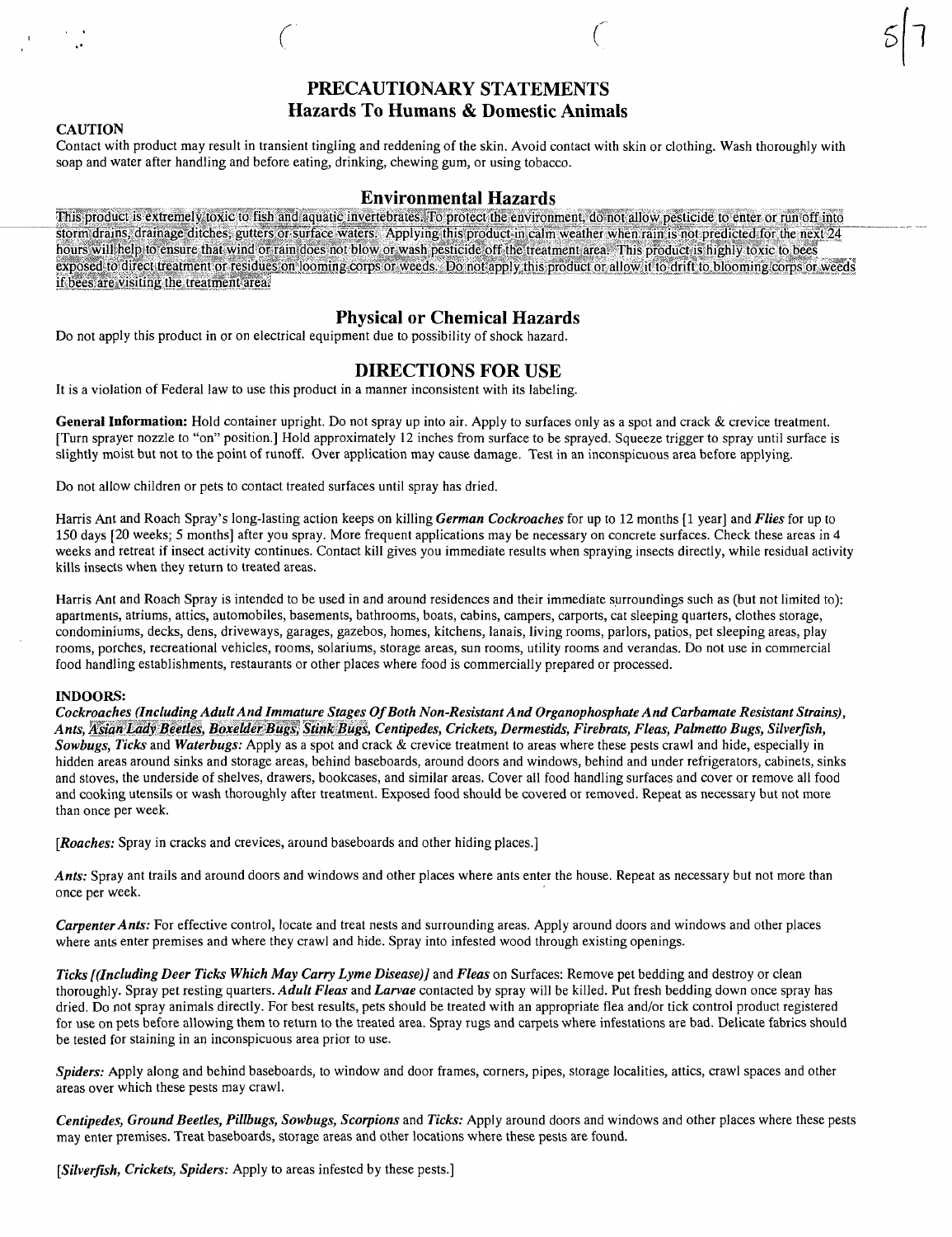FLYING INSECTS: *Houseflies, Gnats, Mosquitoes* and *Small Flying Moths:* Spray localized resting areas, such as under eaves, porches, inside surfaces of window and door frames, surfaces around light fixtures and cords, railings, etc. and anywhere these insects may rest. Insects coming to rest on treated surfaces will be killed.

 $\left( \begin{array}{ccc} \cdot & \cdot & \cdot & \cdot \\ \cdot & \cdot & \cdot & \cdot \end{array} \right)$ 

[FLYING INSECTS: Spray resting areas. Insects coming to rest on treated surfaces will be killed.]

HORSE STABLES: To Control *Stable Flies, Horn Flies, Houseflies, Face Flies, Horse Flies, Deer Flies, Mosquitoes* and *Gnats.* Apply thoroughly to surfaces until wet. Insects coming to rest on treated surfaces will be killed or repelled. Repeat treatment as necessary but not more than once per week. Do not spray animals or humans, or apply to animal feed or watering equipment.

PANTRY PESTS - *Grain Beetles (Rusty, Merchant and Saw-Toothed), Flour Beetles (Red and Confused), Chocolate Moths, Cigarette Beetles, Clover Mites, Cluster Flies, Drugstore Beetles, Elmlea/Beetles, Rice Weevils, Lesser Grain Borers, Spider Beetles* and *Tobacco Moths:* Treat exposed stages. Remove all food-stuffs, utensils and shelf paper from area to be treated. Discard used shelf paper and any infested foodstuffs. Apply spray to shelves and in cracks and crevices behind and under cupboards and cabinets. Allow to dry prior to replacement of shelf paper, food and utensils. Wash any exposed food handling surfaces and utensils before use.

*Carpet Beetles (Black, Furniture* and *Varied):* Spray on and under edges of floor coverings, under rugs and furniture and in closets or other localities where these insects are found.

*Webbing Clothes Moths:* Use this product as a crack and crevice treatment in closets and other storage areas where these pests are found. This is an adjunct treatment and will not control moth larvae already on clothes. Do not apply to clothing.

*Bedbugs* and *Lice:* Remove linens and wash before reuse. Lightly spray mattresses, especially tufts, folds and edges. Apply to the interior of the frame. Allow to dry before remaking bed.

Also, treat your yard with a product registered for yard application.

#### OUTDOORS:

Remove all exposed food and cooking utensils. Cover all food handling surfaces or wash thoroughly after treatment and before use. Do not use on edible crops.

For outdoor use only as an aid in controlling these insects. Point sprayer away from face. Hold sprayer on a slight downward angle, approximately 12 inches from surface to be sprayed. Spray with wind if breeze is blowing. Do not contaminate fish ponds or apply directly to water.

PESTS ON OUTSIDE SURFACES OF BUILDINGS: For control of building infestation to *Ants, Clover Mites, Crickets* and *Sowbugs (Pillbugs).* Spray foundation of building where insects are active and may find entrance up to a height of 2 to 3 feet. Apply to outside surfaces of buildings where insects tend to congregate. Spray areas include (but are not limited to) screens, window frames, eaves, porches, patios, garages and refuse dumps. Repeat treatment as necessary but not more than once per week.

CRAWLING INSECTS: *Ants, Cockroaches (including Asian Cockroaches), Centipedes, Crickets, Mole Crickets, Waterbugs* and *Silverfish*. Hold can 12 to 18 inches from surface to be treated and spray in infested surface of patio or picnic areas, hitting as many insects as possible. Spray to slightly moisten the surface. Spray infested surface of patio or picnic area. Also spray legs of tables and chairs.

*Ants:* Spray freely around ant trails and hills. Spray around nests hidden under steps, brickwork, concrete, etc. Break apart accessible nests and spray freely on and around debris. Repeat as necessary but not more than once per week.

[Ants: Spray ant trails and hills. If nest can be located, spray surface of nest until wet.]

*Lone Star Ticks, Dog Ticks, Crickets* and *Fleas:* Apply thoroughly to infestation in bushes, grass or weeds.

*Wasps, Hornets, Yellow Jackets* and *Bees:* Spray nests and other surfaces where bees may rest. Aim spray at nest openings. Applications should be made late in the evening when insects are at rest.

FLYING INSECTS: *Stink-Bugs, Houseflies, Gnats, Mosquitoes* and *Small Flying Moths:* Spray outside surfaces of window and door frames and other areas where these pests may enter the home. Also spray localized resting areas, such as under eaves, porches, surfaces around light fixtures and cords, railings, etc. where these insects may rest. Insects coming to rest on treated surfaces will be killed.

*Carpenter Ants* and *Carpenter Bees:* (for localized control only) Apply Harris Ant and Roach Spray to voids or channels in damaged wood of a structure, or to cracks, crevices and spaces in and between wooden portions of a structure or between wood and the foundation, in locations vulnerable to attack such as crawl spaces.

HOUSE PLANTS: To control *Aphids, Japanese Beetles, Lace Bugs, Lea/miners, Mealy Bugs, Mites* and *Spider Mites* on house plants. Prior to spraying, remove plants from living and eating areas. Put in an area not likely to come in contact with pets, children or food. Plants can be returned to original location when leaves dry. If plants cannot be moved, cover or remove exposed food and food handling surfaces. Avoid spraying surrounding areas.

Apply spray to upper and lower surfaces of foliage. Avoid wetting blossoms if possible. Repeat applications as necessary but not more than